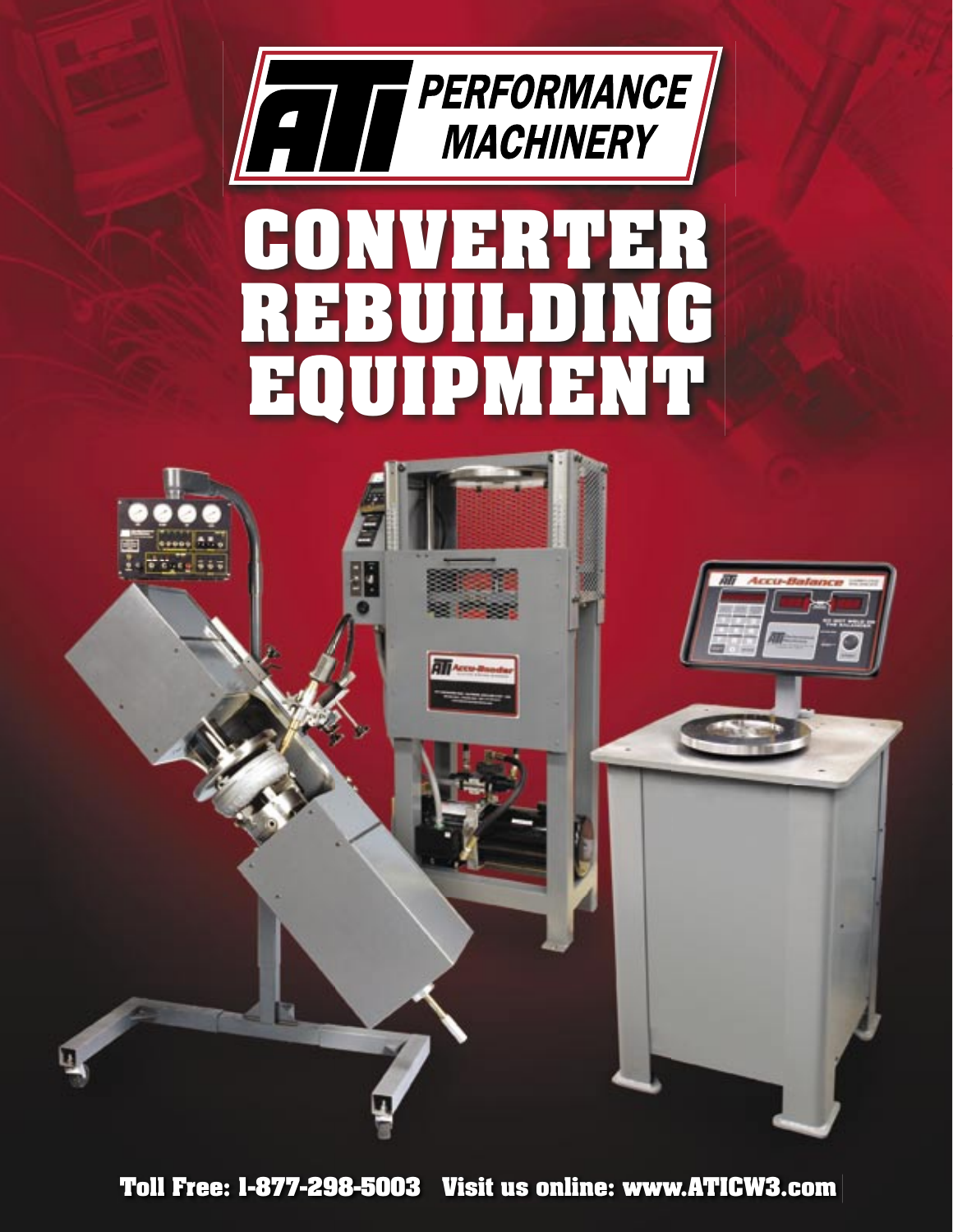# **ATI CW3 Converter Rebuilding System**

# Still paying for costly rebuilt torque converters?

With the ATI rebuilding program, you can build quality converters yourself and build profits for your shop!

If you have a source for converters that gives immediate service, has 100% reliability and provides huge profit margins in a competitive pricing environment, then you probably don't want to read any further. But if you, like most transmission shop owners, have been faced with vehicles tying up your rack for days, gotten the wrong parts delivered by suppliers, had quality-related comebacks and simply would like a better bottom line, please read on.

While other manufacturers may claim that they are on the cutting edge of technology and have the most effective equipment, only ATI has the daily hands-on converter building experience to back up that claim. There are literally tens of thousands of racers who use racing torque converters built by ATI and many of them have set performance records and won major championships.

The quality and effectiveness of converters made using ATI's manufacturing system is beyond reproach. ATI is an authorized vendor to General Motors and has provided equipment to GM for use in the manufacture of torque converters in the Corvette and supercharged applications. ATI also works closely with GM engineers on a continuous basis and has prototyped many high performance torque converters for them.

Before you invest thousands of dollars getting into the business of rebuilding torque converters, you'll want to be 100% sure that the company you go with can deliver. We honestly believe that ATI Performance Products is clearly your best bet in terms of equipment capability, reliability, training, support and overall value. We hold the patents, we make the parts, and we build the machines!

# Training and Tooling Package

Purchasers of ATI's CW3 Converter Welder can take advantage of a special Tooling and Training Package. This separate package includes over 130 pieces of tooling, plus training on how to quickly and efficiently rebuild a converter. The tooling package includes all tools, inserts, chuck faceplates and quick-change tool holders that are used at ATI in production as well as in training.

ATI's two day training program offers "hands on" training for two people to get you started immediately! Customers actually learn ATI's own converter rebuilding methods. Once the customer has the tooling and training, he has everything needed to do the machine work. Tooling packages may also be purchased separately.

- **Chuck Faceplate and parts** 1 995500 Chuck 10" specify Spindle Nose
- Includes Hard Top Jaws & Chuck Key<br>1995510 12" Dia, Faceplate, specify Spindle No
- 995510 12" Dia. Faceplate, specify Spindle Nose<br>995520 Set FWD Top Jaws
- 995520 Set FWD Top Jaws<br>995530 Set RWD Top Jaws 1 995530 Set RWD Top Jaws
- 
- 3 990620B 1/16" FWD Chuck Jaw Spacers 3 990630B 3/16" FWD Chuck Jaw Spacers
- 3 990660B 3/8" FWD Chuck Jaw Spacers
- 990670B 1/2" FWD Chuck Jaw Spacers<br>995560 4 MT Live Center
- 995560 4 MT Live Center<br>990481 Pilot Bushings (se
- 1 990481 Pilot Bushings (set of 27)
- 1 991010 Ford Cover Stud Spacers with Screws (4/set)
- 3 959030 1/2" x 1-1/4" Shoulder Screws
- 3/8" Hard Flat Washers, Ground 1 Instruction Sheet for Shoulder Screws and Washer

### **Quick Change Tooling System**

- 1 995040 Tool Post
- 
- 3 995050 Tool Blocks Boring Bar Holder

## **Benefits of Rebuilding**

### **Time Management**

You control the clock. You can pull the converter out of the vehicle, rebuild it and reinstall it in a matter of hours —not days. No messing around with cores. No time wasted in shipping (both directions). And you don't have to worry about maintaining a big inventory of finished converters.

#### **Quality Control**

It's all up to you. Rebuilding your own converters allows you to create a unit that has tolerances superior to OEM. You no longer have to trust your labor-intensive transmission rebuild to a converter that you can't inspect. The ability to eliminate come backs lies entirely in your hands!

#### **Expanded Profits**

Not only will you be able to realize more profits from a converter you rebuild yourself than one that's outsourced, but you'll also be in a position to sell rebuilt converters to other shops and doit-yourselfers. With expanded sales, your per unit costs drop even more, significantly boosting profits!

#### **Cutting Tool Holders**

|           | <u>VUUTIN TVVI HVIUVIJ</u> |                                           |
|-----------|----------------------------|-------------------------------------------|
| 1         | 995100                     | Left Hand Turning                         |
| 1         | 995110                     | <b>Right Hand Turning</b>                 |
| 1         | 995120                     | <b>Facing and Chamfering</b>              |
| 1         | 995130                     | Hub Cut Off Bar                           |
| 1         | 995140                     | Cut Open Shank - specify 3/4", 1", 1-1/4" |
| 1         | 995141                     | Cut Open Shank - 1" for 8mm cut open      |
| 1         | 995150                     | 3/8" Wide Cut Open Head                   |
| 1         | 995160                     | <b>Boring Bar</b>                         |
| 1         | 995170                     | 1/8" & 3/16" Wide Cut Open Head           |
|           | Inserts                    |                                           |
| 10 995201 |                            | <b>8mm Wide Cut Onen</b>                  |

10 995201 8mm Wide Cut Open 10 995210 Right Hand Turning<br>10 995220 Left Hand Turning 10 995220 Left Hand Turning<br>10 995230 Facing and Chamf Facing and Chamfering 10 995240 Boring Bar<br>10 995250 Hub Cut Off Hub Cut Off 10 995260 1/8" Wide Cut Open 10 995270 3/16" Wide Cut Open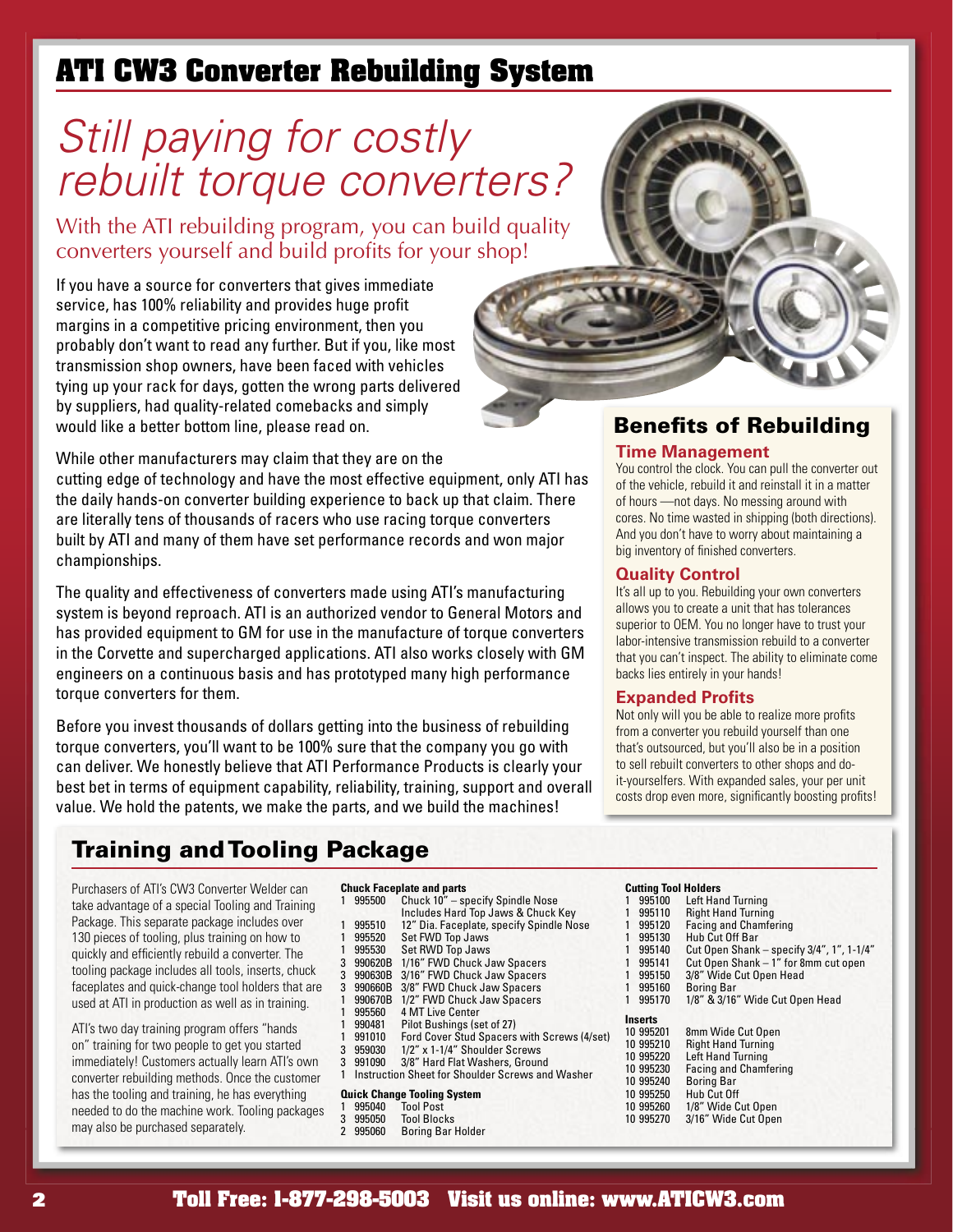# **Set up an efficient and profitable converter rebuilding line**

The complete ATI CW3 Converter Rebuilding System includes everything you need to start and maintain a profitable operation.



**Cut it** Cut Open Lathe & Component Kit



**Wash it** Pass-Through Parts Washer (Electric or Gas)



**Machine it** Engine Lathe with Tooling



**Bond it** Clutch Piston Bonder





**Bank it! Leak test it** Quick Test Converter Leak **Tester** 



**Balance it** Accu-Balance Converter Balancer



CW3 Converter Welder

# **How to build a superior torque converter**

The three key factors in producing an effective, durable unit are parallelism, perpendicularity and concentricity.

### **A. Parallelism**

The dictionary describes this as lying or moving in the same direction, but always the same distance apart. In converter terms, the cover and pump MUST be connected perfectly parallel to one another. What's more, the turbine, stator and bearings must also be parallel. Any deviations will cause problems.

### **B. Perpendicularity**

Defined as forming a right angle with a given line or plane. In our world, this means that the converter hub and pilot MUST be perpendicular to the cover, pump, etc. Even the slightest variance can have catastrophic effects.

### **C. Concentricity**

In broad terms, it means to have a common center. When it comes to torque converters, the diameter of the hub should turn around the centerline. With a converter chucked on its hub, there should be a total indicated runout of .006" or less at the pilot. Your CW3 will leave ATI at .003" or less in our final weld test.



2 **Toll Free: 1-877-298-5003 Visit us online: www.ATICW3.com Toll Free: 1-877-298-5003 Visit us online: www.ATICW3.com** 3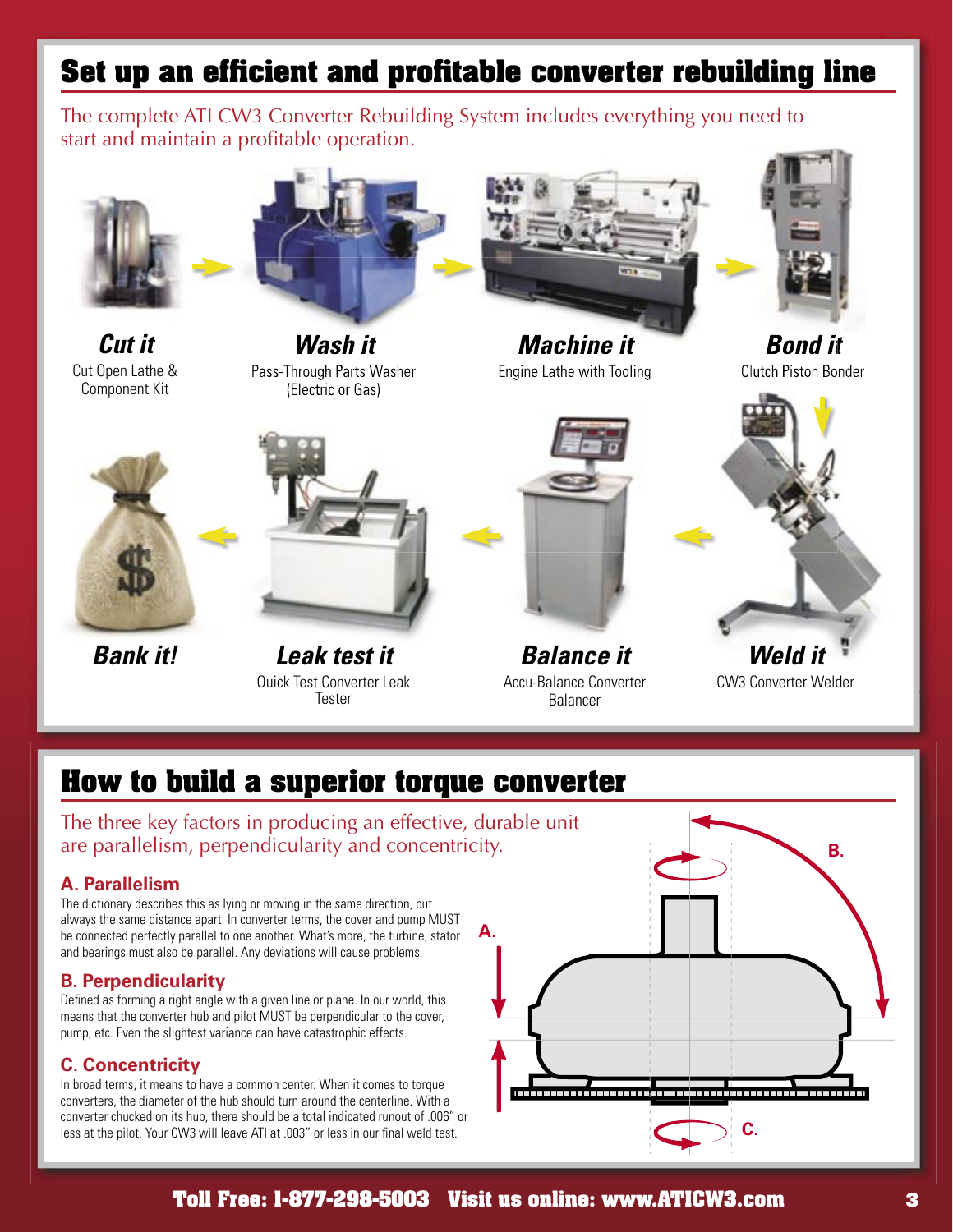# **CW3 Converter Welder**

### Fixture, clearance and weld torque converters in 2 minutes or less!

The ATI CW3 Converter Welder removes all the aggravation, eliminates all the guesswork and produces a perfectly true, leak-proof converter far superior to OEM quality—one that you will be proud to sell and confident to use!

The rotational speed of the converter as it's being welded is crucial. Different converters require different weld speeds—and that's why the CW3 offers five selectable speed settings, with each of them independently adjustable.

Consistency and repeatability is assured through the CW3's use of a 6-jaw chuck instead of a collet.

- Fixture, clearance and weld torque converters in  $2$ minutes or less.
- $\blacksquare$  Welds with the torch face down, parallel to the floor, to allow the bead to "lay in" properly.
- $\blacksquare$  Multiple weld speeds to accommodate a variety of converter sizes.Rotates to keep the weld bead parallel to the floor
- $\Box$  3" diameter moving face plate shaft
- Converter run-out is typically less than .006" hub to pilot
- Solid state SCR-controlled gear drive assembly
- Patented coupler provides accurate and independent alignment of concentric and perpendicular planes
- $\blacksquare$  2-1/2" diameter spindle mounted on Torrington cup & cone rollers
- 1 year warranty on complete machine and controls

**Shipping Info:** 810 lbs - 30" x 73" x 38" **Power Requirements:** 230V - 3 Ø - 30A **Power Supply:** 375 lbs - 31" x 48" x 37"





**Included CW3 Converter Welder Tooling Package**

Total control of the drive, fixturing and welding at the operator's fingertips, including built-in speed control for five different converter diameters.

*Over 150 units in use worldwide!*

> Precision ground 6-jaw chuck

### **Eliminate Leaks!**

**CW3 Hub Welding Fixture**

The CW3 has complete tack speed control and allows for "rolling" tacks—which are completely covered by the final weld bead. This makes for a better quality weld and eliminates the leaks that come from stationary tacks.

### **Why 45º?**

Gravity pulls the weld into the pump and cover seam for nearly 100% leak free production.

Easily rotate the machine 180° to weld the converter with the cover lip over the pump!

**180°**

**45°**

**991450 - Optional CW3 Small Parts Kit (included)**<br>1 954140 Cover Spacers - 1/2" long (Set of 954140 Cover Spacers - 1/2" long (Set of 4)<br>990330 Audi Hub Adapter 990330 Audi Hub Adapter<br>990340-2 Ford Cover Stud Sp 990340-2 Ford Cover Stud Spacers (Set of 4)<br>990380 Cover Spacers - 3/8" long (Set of 4) 990380 Cover Spacers - 3/8" long (Set of 4)<br>990381 Cover Spacers - 5/8" long (Set of 4) 1 990381 Cover Spacers - 5/8" long (Set of 4) 990383 Cover Spacers - .103" long (Set of 4)<br>990384 Cover Spacers - .300" long (Set of 4) 990384 Cover Spacers - .300" long (Set of 4)<br>990620B Front Wheel Drive Chuck Jaw Space 1 990620B Front Wheel Drive Chuck Jaw Spacers (Set of 6) 1 990630B Front Wheel Drive Chuck Jaw Spacers (Set of 6) 990660B Front Wheel Drive Chuck Jaw Spacers (Set of 6)<br>990670B Front Wheel Drive Chuck Jaw Spacers (Set of 6) 990670B Front Wheel Drive Chuck Jaw Spacers (Set of 6)<br>990280 Cover Pusher with Bearing and O-Bing 1 990280 Cover Pusher with Bearing and O-Ring<br>1990290 Cover Pusher with Bearing and O-Ring 990290 Cover Pusher with Bearing and O-Ring<br>990300 Cover Pusher with Bearing and O-Ring **100800 Cover Pusher with Bearing and O-Ring<br>190310 Cover Pusher with Bearing and O-Ring** 1 990310 Cover Pusher with Bearing and O-Ring<br>1990320 Cover Pusher with Bearing and O-Ring 990320 Cover Pusher with Bearing and O-Ring<br>990210 Dial Indicator Extension 990210 Dial Indicator, Extension<br>991345 Magnetic Base - Screw-1 1 1 991345<br>
1 991345 Magnetic Base - Screw-on<br>
1991349 Fxtension 991349 Extension<br>968000 10' 1/4" Ai 1 968000 10' 1/4" Air Line 10 967053 Torch Contact Tips 967051 Torch Cup<br>967056 Torch Line 967056 Torch Liner<br>990481 Pilot Bushir Pilot Bushings (Set of 27) 990480-C1 Pilot Bushing (optional)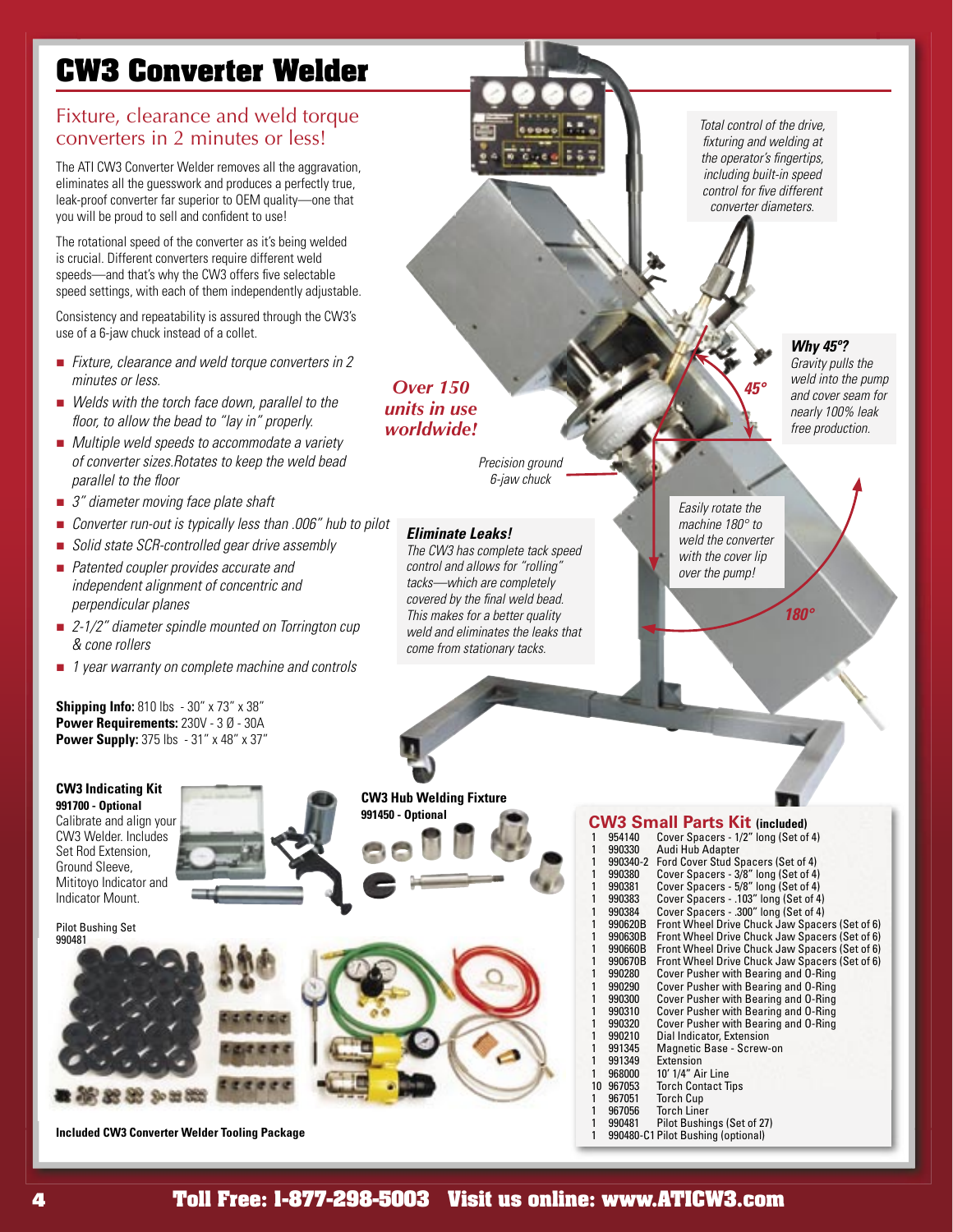# **Clutch Piston Bonder**

### Makes applying friction material to converter clutches a simple matter!

Heavy-duty construction assures reliable service and extended durability. Exclusive steel quick-change tooling minimizes equipment down time. Extensive tooling package included. Device can be factory retooled to perform many bonding and pressing operations as needed.

- $\blacksquare$  Requires less than 6 square feet of floor space
- $\blacksquare$  220 volt single phase 50/60Hz\*
- $\blacksquare$  13" wide x 10" high opening for easy accessibility
- $\blacksquare$  Heat platens are designed to give maximum heat flow to tooling - 1800w lower and 1200w upper heater
- $\blacksquare$  Adjustable controls for upper and lower platens full surface heat, no cartridges
- Separate controls to heat while motor is off
- Exclusive quick change steel tooling minimizes down time steel holds the heat!
- **n** Accommodates large units, such as Allison 1000 and 618 Cummins Diesel Clutches
- Built from commonly available parts for easy maintenance and minimal down time
- 1 year warranty

### **Bonder Tooling Kit**

The ATI Bonder tooling Kit includes Upper Dies, Lower Dies and centering plugs for popular applications including GM, Ford, Chrysler, AMC, Honda, Mazda, Nissan and Toyota. See page 8 for complete list.

Lower Die Upper Die Centering Plugs

Features 12" diameter heat platens made from precision die sets for proper alignment

**Shipping Info:** 940 lbs (650 lbs without tooling) - 40" x 40" x 60" **Power Requirements:** 220V - 60Hz - 1 Ø \*Note: Power transformer (#860008) needed for export use.



# **Accu-Balance Converter Balancer**

### Accurately balance converters in just a few seconds!

ATI's Accu-Balance Converter Balancer is a fast and accurate way to balance your torque converters. Its simple one-button operation allows you to balance your converter and give you a digital readout of the amount and location of imbalance in 5 seconds!

Dual mode operation offers the operator a choice between 5 gram and 1 gram accuracy.



**Balancer Tooling** See page 8 for complete tooling list

- 
- $\blacksquare$  3/4" blanchard ground steel work surface
- $\blacksquare$  Baldor direct drive motor
- $\blacksquare$  ABB motor controller
- $\blacksquare$  No bolts no pulleys to slip
- On-board fused power protection
- $\blacksquare$  Fully fan-cooled with filtered air
- Rotating plate .0005" maximum TIR in both planes
- Solid state on-board microprocessor
- Triple Piezo pick up
- RFI on-board protection
- 80 piece tooling package
- $\blacksquare$  1 year warranty

**Shipping Info:** 628 lbs - 38" x 39" x 46" **Power Options:** 230V - 50/60Hz - 3 Ø 230V - 50/60Hz - 1 Ø 220V - 50 Hz - 2 wire - (Export)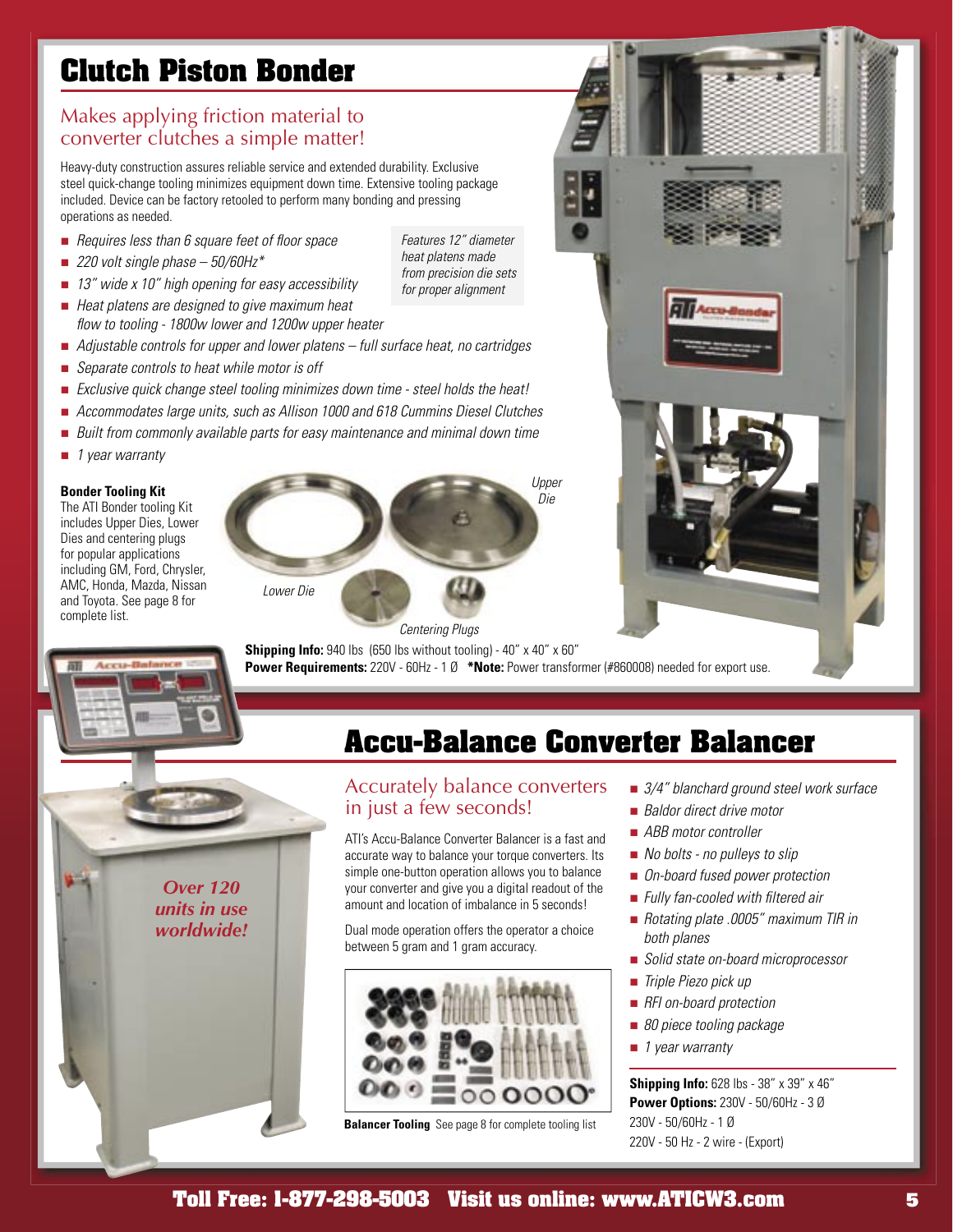# **Engine Lathe**

### Excellent choice for matching converter and transmission parts

- $\blacksquare$  16-1/2" (410mm) swing, 40" bed
- $\blacksquare$  7-1/2 HP, 220 volt, 3 phase power
- $\Box$  D1-6 camlock spindle
- $\blacksquare$  Extremely accurate for precise machining

The engine lathe features a 16-1/2" swing-over bed and comes with a variable speed spindle with a 2-1/32" spindle bore and D1-6 camlock spindle nose. To ensure maximum accuracy and smooth operation at high speeds, the main spindle is dynamically balanced and supported by adjustable precision bearings. Features adjustment screws for quick and exact headstock alignment. A heavy-duty 7-1/2 hp, 3 phase motor delivers all the power you need. Specifications may vary depending on model.

**Shipping Info:** 4290 lbs - 89" x 38" x 65"



### *Affordable lathe for quality work!*

# **Cut Open Lathe**

### Save time and money with a dedicated cut-open lathe!

This ultra heavy-duty, modified and reworked lathe is ideally suited for torque converter rebuild work. When used as a dedicated cutting unit, there's no need to clean up and prepare for other machining operations which saves you time and money!



**Cut-Open Lathe Tooling Package** Tooling may be purchased separately for use with you own lathe. See page 8 for complete list.

# Two lathes pay dividends!

Torque converter rebuilding is all labor. Only a small percentage of your cost is in parts. So why have a separate cut-open machine? With a dedicated cut open lathe, you can cut the converter open in less than two minutes and then walk away. No clean up time is required to prepare the machine for other operations. It also preserves your accurate machining lathes from the abuse and mess that occurs during the cutting process. As an example; with two men producing 640 units a month, the initial cost of the machine will be about 41 cents each unit with zero labor wasted on clean up.

### **640 units monthly x 60 months = 38,400 units \$15,950 (machine cost) divided by 38,400 units = 41¢ each**

Engine lathes for machining use a chuck for many operations and a faceplate with bushings for cover machining. Having two engine lathes saves you the labor necessary to change tooling for separate operations. Lower volume rebuilders can get by with one engine lathe and save on the purchase



- Tooled specifically for cutting torque converters fast
- $\blacksquare$  Ultra heavy-duty for brute strength and durability
- Machine mounted air ram holds converters securely

■ No clean up necessary **Shipping Info:** 7,000 lbs - 48" x 60" x 96" **Power Requirements:** 230V - 60Hz - 3 Ø - 30A

price. To boost production to two units per man hour, two engine lathes are essential. Based on the five year totals on the cut-open lathe, the engine lathe will cost the same 41 cents per converter produced and at the end of five years you will own it. If you have to swap tooling from chuck to faceplate just four times a day, take a look at what you've lost in five years. Each change takes 15 minutes. Four changes equals one hour of nonproductive time per day. Each month you have lost 20 hours; in five years this has cost you 1,200 man hours.

#### **1,200 hours x \$13.50/hour = \$16,200 or about the cost of one engine lathe**

Your lathe could be paid for. Otherwise, the \$16,000 is gone, wasted. If you have two men working, swapping tooling will cost you 40 hours each month. Over five years, both lathes can be paid for or you can throw away \$30,000.

### 6 **Toll Free: 1-877-298-5003 Visit us online: www.ATICW3.com Toll Free: 1-877-298-5003 Visit us online: www.ATICW3.com** 7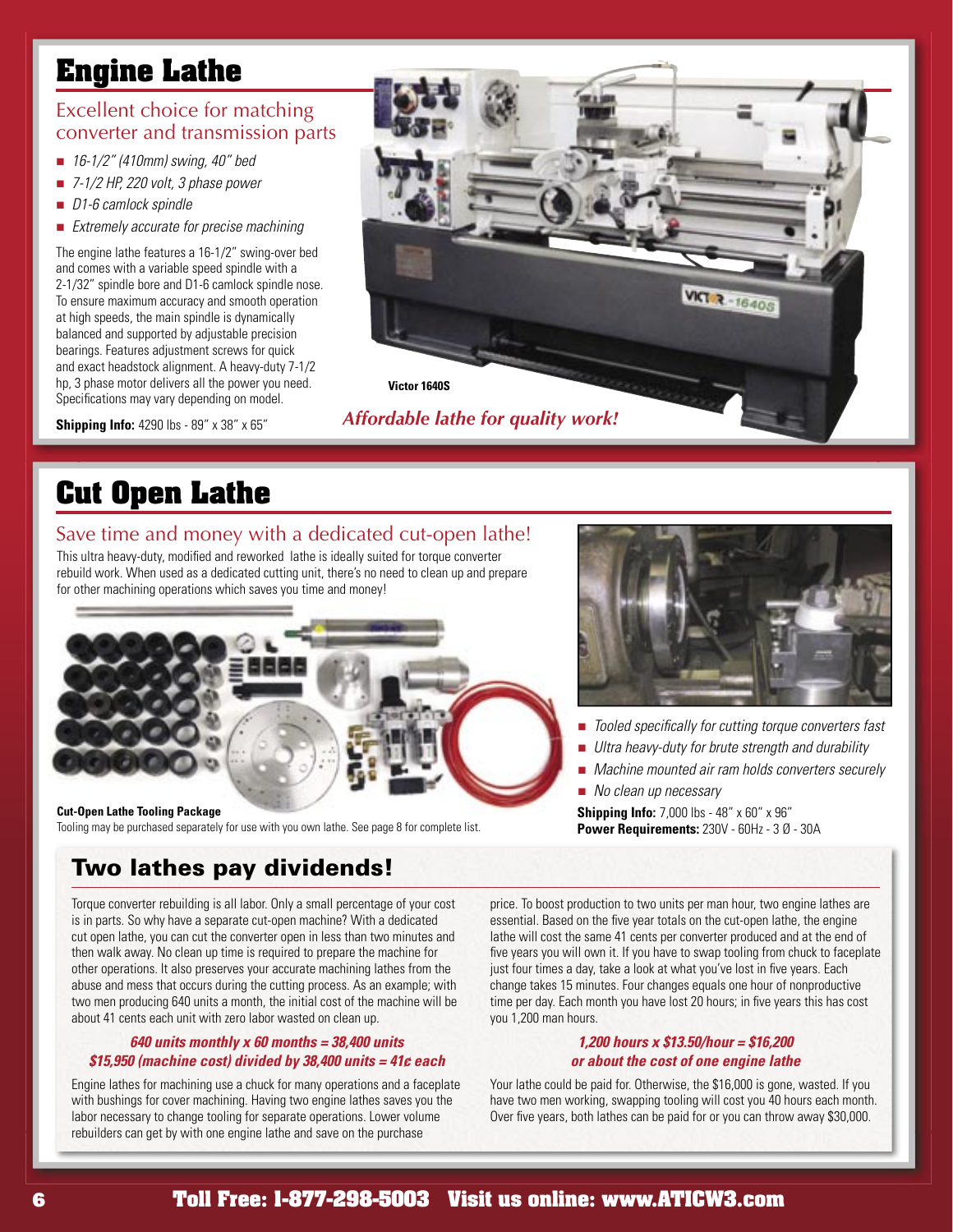# **Pass Through Converter Washer**

Designed specifically for the task of cleaning and degreasing converters and components. Features adjustable speed and temperature control, powerful 5 HP pump, 220-volt three-phase power, electric or gas heating, two spray manifolds and 24 jets for optimum coverage. Optional skimmer available. 6 to 8 week lead time.

- $\blacksquare$  16" x 8" opening
- $\blacksquare$  Heavy-duty 16" wide conveyor
- 150 gallon water capacity
- $\blacksquare$  5 HP pump for maximum pressure
- Over 24 spray jets for maximum coverage
- $\blacksquare$  Two spray manifolds for 360 $^{\circ}$  coverage
- Variable speed conveyor controls
- Removable machine top for easy access
- $\Box$  Continuous duty capability
- $\blacksquare$  Electric or gas heating available
- $\blacksquare$  Insulated holding tank with slanted bottom for draining

**Shipping Info:** 1,300 lbs - 44" x 42" x 90" **Power Requirements:** 230V - 60Hz - 3 Ø - 30A



# **Quick Test Converter Leak Tester**

### Complete leak test takes less than a minute!

Shown with optional oil skimmer

The Quick Test Converter Leak Tester provides you with a fast and accurate method of determining the integrity of a converter. It's a simple, effective, proven 5-step procedure that takes under a minute! Easily set up in minutes wherever compressed air is available. A special arbor fits 99% of all existing torque converters so there's no bolting or securing necessary. Tank measures 24" x 24" x 12" and accomdates converters up to 9" tall. Gauge reads from 0 to 160 PSI. A complete companion kit containing an assortment of tooling is available.

- $\blacksquare$  Takes just 5 easy steps
- $\blacksquare$  Entire test takes less than one minute
- $\blacksquare$  Adjust operating pressures with a twist of the wrist
- $\blacksquare$  Manufactured using high quality components for years of trouble free operation
- $\blacksquare$  Special expanding arbor fits 99% of all existing converters
- No bolting or securing necessary

**Shipping Info:** 285 lbs - 32" x 33" x 44" **Power Requirements:** 100 PSI Air Pressure

# **Additional Accessories**

#### **Air Riveter 991600**

**991100**

Indispensable shop aid for installing turbine hubs. Eliminates the need to rivet hubs manually!

# **Ford Drive Stud Welding Fixture**

Precision tooling to help you replace missing or damaged Ford converter drive studs. Includes fixture plate, bushings and hold down screws.

#### **Cut-Open Tool 995141**

For use with the Cut-Open Lathe, this brazed cut-open tool is perfect for cutting open converters. Designed for long term use, it's an economical, cost effective aid to production.



## Just what you need to

**995190**

**Hub Cut-Off Tool**

quickly and efficiently remove the converter hub. Runs upside down with the machine in reverse to allow chips to fall, eliminating jams in the cut.

#### **GM Welding Fixture 991200**

Designed to facilitate fast accurate welding of most GM converters. Allows you to accurately place converter pads for welding.